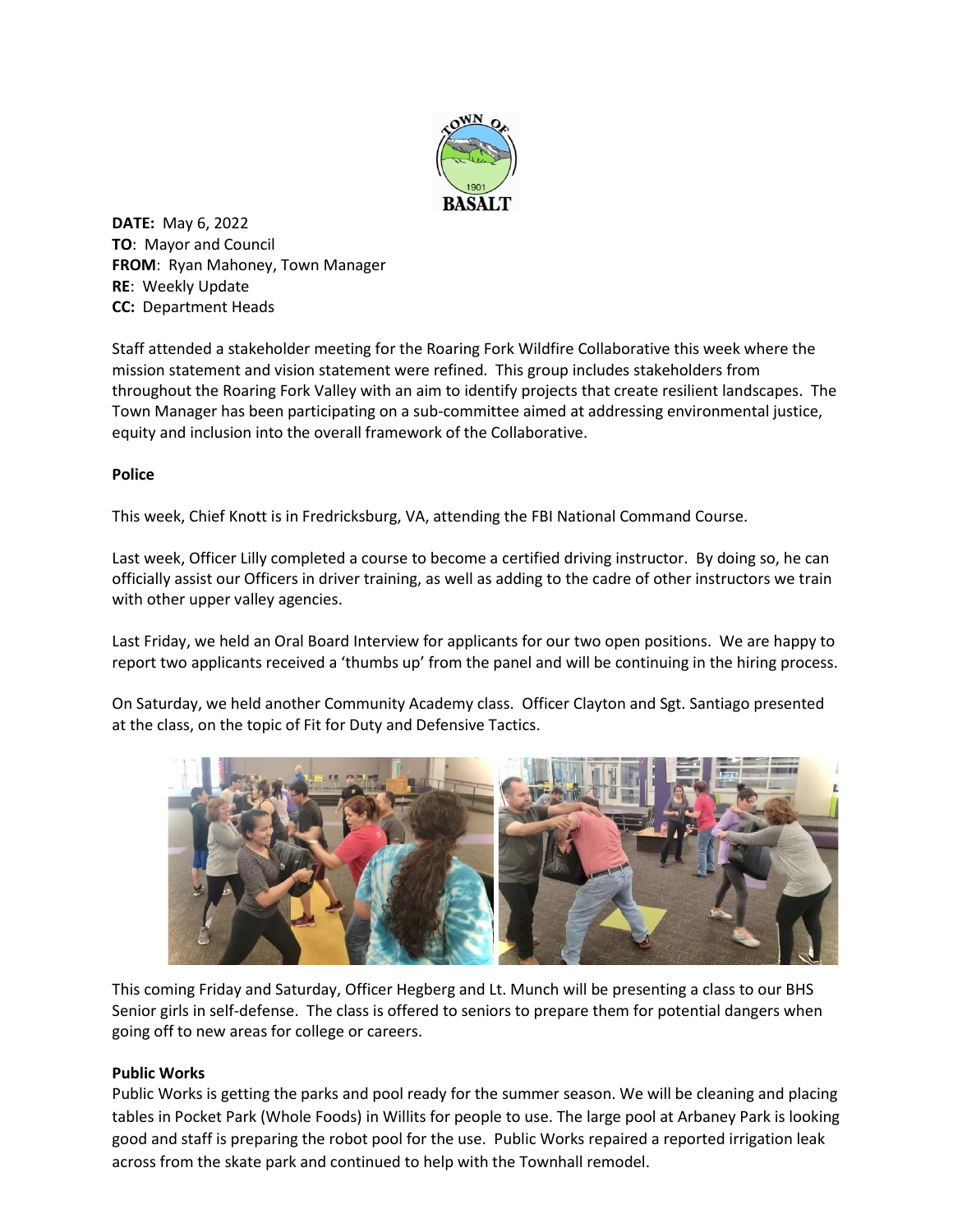Public Works Forestry Department worked with a contractor this week to do fire mitigation around the Water Filter Plant. There were quite a few trees that did not recover from the Lake Christine Fire and some dead fall that had to be removed from the spring box access road. The trees are cut down and ground up into mulch on site.

Two Public Works employees attended the Colorado Rural Water Conference this week. It is a great opportunity to receive continuing education to maintain the licenses needed to be a Certified Water Operator in the State of Colorado. The course work involves classroom education from 8 am. to 5 pm. and an opportunity to receive training from vendors in the industry.

## **Planning**

**Basalt Center Circle Application** – The Applicant has submitted a final plan application and Staff has referred it out to the Town's referral agencies for review.

**Basalt River Park Improvements** – Walters Inc. has wrapped up their work on Phase I of Basalt River Park. The architects on the bandshell and bus station/restroom continue to work on the designs for those elements of the park. Work on Phase II of the Basalt River Park by RMCL should begin in the next week.

**Midland Avenue Streetscape Project** – the Design Team, CM/GC, Phil Vaughan, acting as the owner's representative for the Town, and Town staff, have been moving the Midland Avenue Streetscape Project forward. As part of the public outreach for the Project a pop-up booth seeking public input was manned on Midland, the Let's Talk Basalt website was updated to provide information on the project, and a first community survey was released. The Design Team has also been meeting with various stakeholder groups, and the owners/managers of the properties along Midland to gain their input. The Design Team has formulated 3 conceptual plans which will be presented to P&Z and Council in a work session on May 10th. Additionally, the concepts will be presented to POST on May 11th. An open house for the project will be held in conjunction with Motors on Midland on Saturday, May 14th.

**Green Initiatives and the Town of Basalt Photovoltaic and Energy Storage Project** –Staff and McKinstry continue to work with Holy Cross Energy, the school district, CORE and members of the Green Team on the project. McKinstry has provided a cost/benefit analysis on a handful of sites for Town Staff's review. Staff met with the School District representatives this week to discuss the feasibility of the some of the PV concepts on the School District's properties.

**Other Basalt Forward 2030 Support** – Town Planning Staff also provided support to the Manager for the Basalt Forward 2030 projects.

**Mid-Valley Center Lot 4** – Phase 1A of the Project has been completed, and the landscaping has been installed. Town Staff and Gould are moving forward with final design of the foundation and building. The building construction will occur later this summer.

**Basalt River Park Development LLC** – A full building permit was issued on the Gallery Building which includes commercial, apartments, and the affordable housing units.

**Parcel 5, Sopris Meadows Application**- The Planning and Zoning Commission reviewed the Parcel 5, Sopris Meadows Preliminary Plan Application this week and made a recommendation. The Council is scheduled to review the Application at the May 24th Town Council meeting.